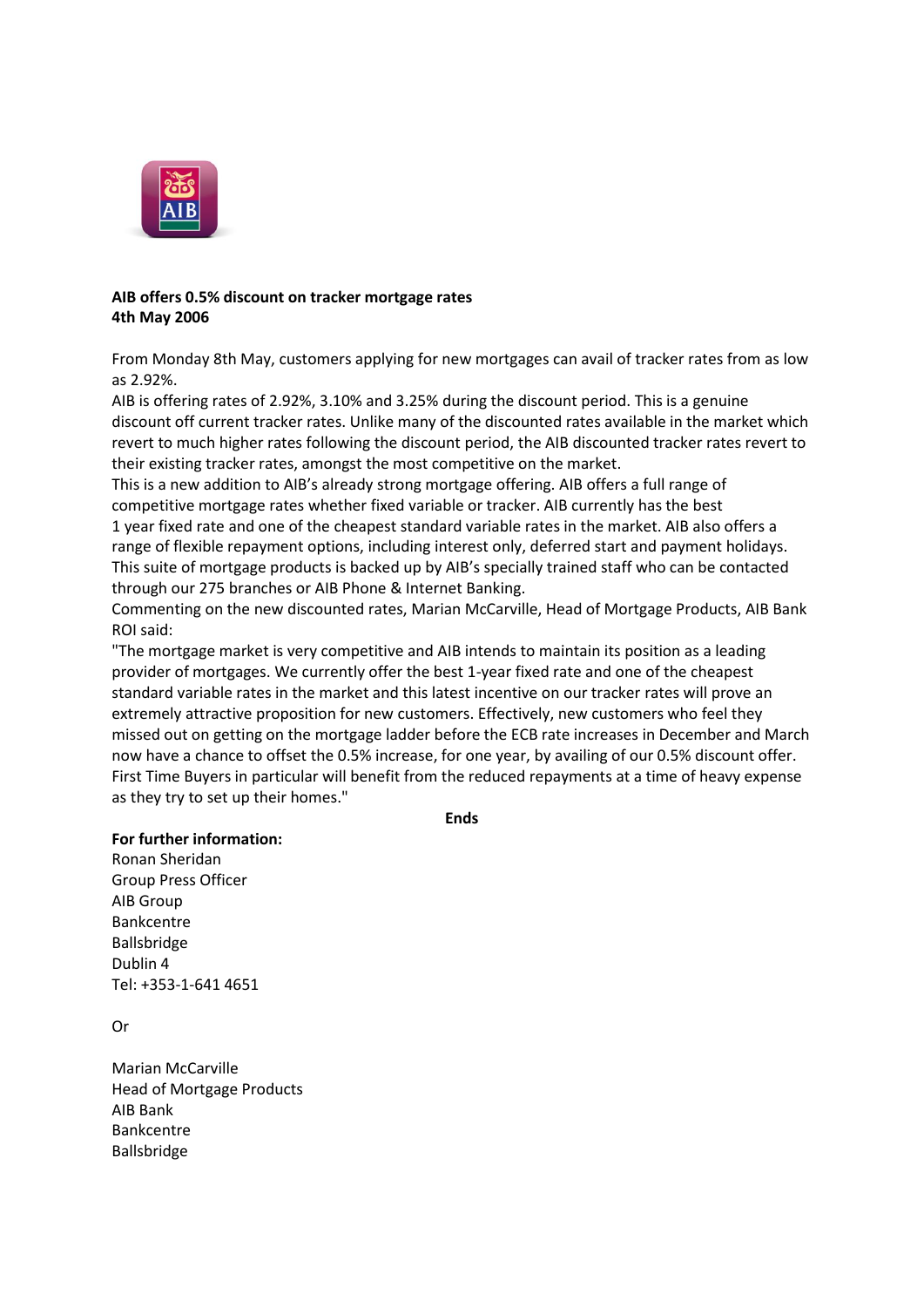Dublin 4 Tel: +353-1-641 4293 Note to Editors

A Tracker Rate mortgage is a variable rate product that provides customers with certainty on their margin over the European Central Bank (ECB) rate for the life of the loan. The Tracker rate incorporates a set percentage above the ECB rate and the Tracker Mortgage will 'track' changes in that rate. While the overall rate will move in line with the ECB rate, the customer's margin will remain the same.

More customers are opting for Tracker rates given the certainty on the margin it offers them, coupled with the flexibility to switch to a fixed rate at any time.

| Tracker Rates for Owner Occupiers* |                               |                                                     |          |                              |  |  |  |  |
|------------------------------------|-------------------------------|-----------------------------------------------------|----------|------------------------------|--|--|--|--|
|                                    | Discounted Rate for<br>Year 1 | Current Rates -<br>applicable for<br>remaining Term | Discount | Overall<br>APR <sup>**</sup> |  |  |  |  |
| LTV <= $60\%$                      | 2.92%                         | 3.45%                                               | 0.53%    | 3.44%                        |  |  |  |  |
| LTV > 60% (mtgs > = €250k)         | 3.10%                         | 3.60%                                               | 0.50%    | 3.60%                        |  |  |  |  |
| LTV > 60% (mtgs < €250k)           | 3.25%                         | 3.75%                                               | 0.50%    | 3.75%                        |  |  |  |  |

\* For Tracker Rate mortgage loans, please note that these rates will change in line with ECB rate changes.

\*\*APR's are based on a term of 20 years

Table showing typical savings on an annuity mortgage:

| Mortgage Loan Amount                                           | €200,000 | €250,000 | €300,000 | €350,000 | €400,000 |  |  |  |  |
|----------------------------------------------------------------|----------|----------|----------|----------|----------|--|--|--|--|
| Monthly repayments in 1st year *                               |          |          |          |          |          |  |  |  |  |
| Repayments without discount<br>$(3.50%$ APR)                   | €1,154   | €1,442   | €1,731   | €2,019   | €2,308   |  |  |  |  |
| Repayments with benefit of 1 year<br>discount<br>$(3.44%$ APR) | €1,101   | €1,376   | €1,651   | €1,926   | €2,202   |  |  |  |  |
| Monthly Savings in Year 1.                                     | €53      | €66      | €80      | €93      | €106     |  |  |  |  |
| Total Savings in Year 1.                                       | €636     | €792     | €960     | €1,116   | €1,272   |  |  |  |  |

\*Repayments are based on a term of 20 years and are calculated at the rate of 2.92% for 1 Year, rolling to 3.45% for the remaining term of the loan.

This table compares AIB's Discounted Tracker (LTV <=60%) against other institutions in the market</font />